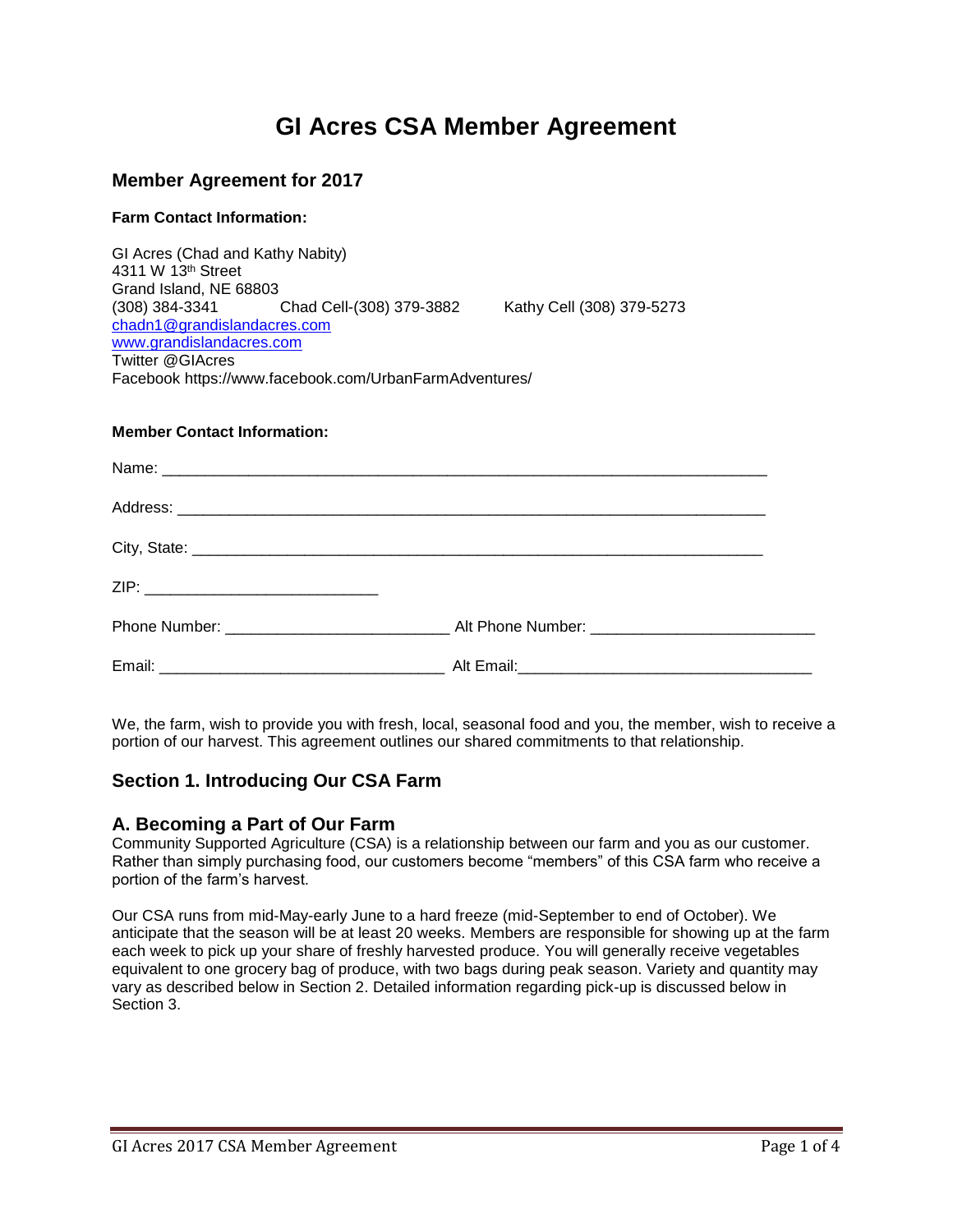# **B. Our Growing Practices**

The farm is not USDA Certified Organic and we do not anticipate applying for such status. We strive to produce healthy vegetables using natural methods of fertilizing, building soil, and controlling pests such as insects and weeds. Natural methods include but are not limited to using composted vegetable matter, grasses and leaves, composted and uncomposted animal manure, hand weeding, mechanical cultivation, and diatomaceous earth. In certain circumstances, when we deem it is necessary to save a crop, we may use chemicals on specific crops. In the case where chemicals are used we will inform our members what was used, when it was applied and to which crops it was applied.

## **C. The Products We Expect for 2017**

The chart below outlines some of the vegetables we hope to deliver and when you may see them in your share. This chart is based on our best estimate, but of course weather, pests, and other events will affect actual production. We will try to accommodate specific requests but these are the items we typically grow.

| <b>Month Harvested</b>   | <b>Expected Crops</b>                             |
|--------------------------|---------------------------------------------------|
| May to June              | Spinach, Lettuce, Radishes, Carrots, Beets, Leafy |
|                          | Greens (mustard, collards, chard, turnip etc),    |
|                          | Peas, Green Onions, Herbs (parsley, chives,       |
|                          | rosemary, basil, dill, mint, oregano, etc),       |
|                          | Summer Squash (zucchini, yellow squash,           |
|                          | tatume), Rhubarb, Asparagus, Strawberries         |
| <b>July to September</b> | Green Beans, Tomatoes, Cucumbers, Turnips,        |
|                          | Leafy Greens (mustard, collards, chard, turnip    |
|                          | etc) Summer Squash, Sweet Corn, New               |
|                          | Potatoes, Peppers, Herbs (parsley, chives,        |
|                          | rosemary, basil, dill, mint, oregano, etc),       |
|                          | Carrots, Eggplant, Strawberrries                  |
| October                  | Tomatoes, Peppers (sweet and hot), Potatoes,      |
|                          | Lettuce, Leafy Greens (mustard, collards, chard,  |
|                          | turnip etc), Winter Squash, Summer Squash,        |
|                          | Horseradish, Herbs (parsley, chives, rosemary,    |
|                          | basil, dill, mint, oregano, etc), Carrots, Beets, |
|                          | <b>Sweet Potatoes, Leeks</b>                      |

#### **Section 2. Our Shared Commitments**

# **A. Sharing in the Risk of Crop Failure**

We promise to do our best to provide you with a bountiful share each week. The quantity of produce, however, may vary from week-to-week due to extreme weather, insects, or other production factors despite our best efforts. By joining our CSA, you are agreeing to share the risk of crop failure with us and other members. In the unlikely event of a crop failure, our procedure is as follows: If only a small portion of crops fail, we compensate for the failed crops by filling your share with other crops grown on the farm that are ready for harvest at that time. If a large portion of crops fail, we may not be able to deliver any product in some weeks.

We do have irrigation available for the farm and expect to irrigate. Our biggest risk is hail and high winds as we cannot control the destruction that those could cause especially late in the season. If necessary we will replant with short season crops to insure that deliveries can be made.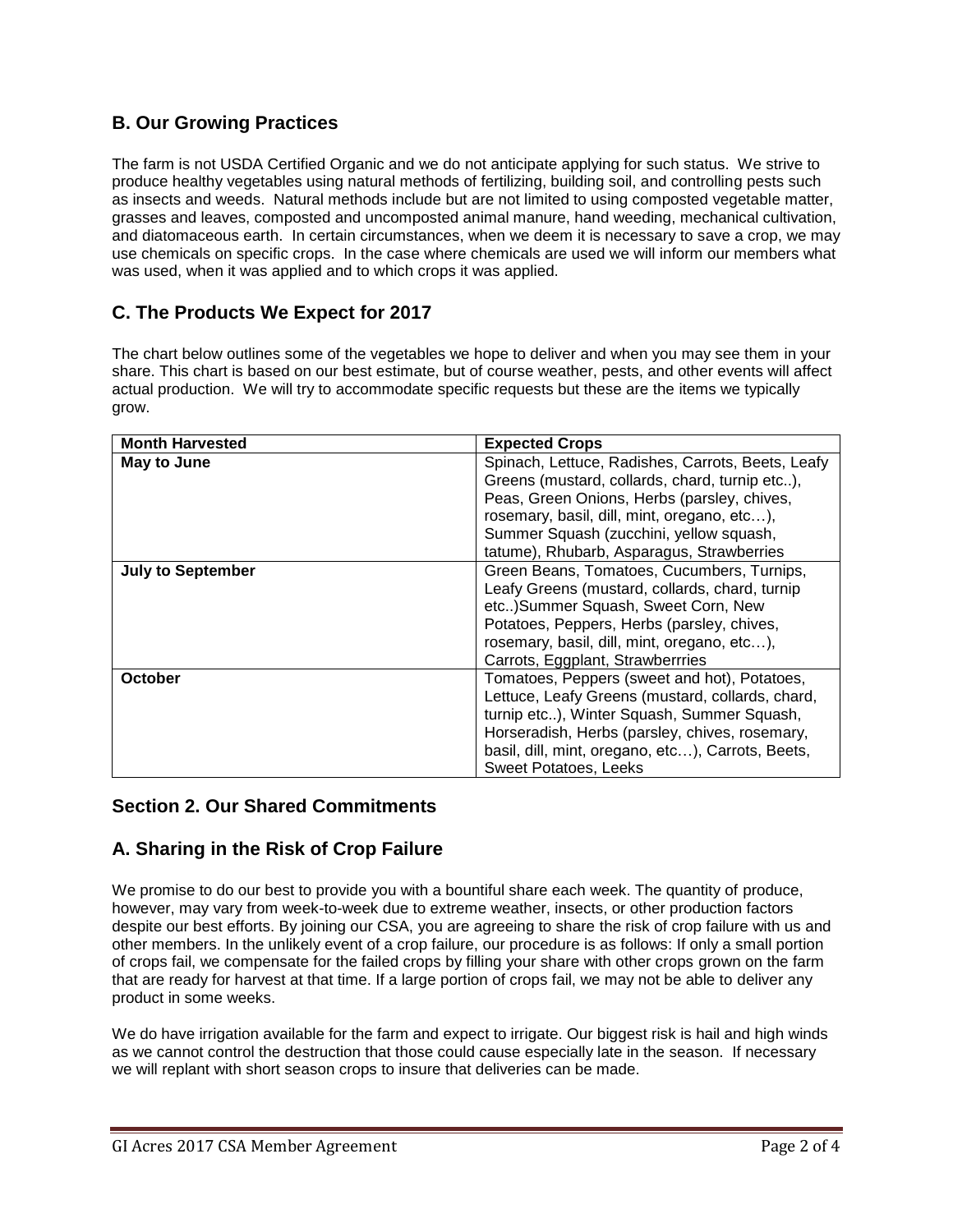## **B. Sharing in the Reward of Crop Surplus**

In addition to our CSA and our household, our farm intends to sell to farmers markets, restaurants, and/or grocery stores. Although production is not segregated, our CSA and household receive priority. After filling our CSA shares and meeting our household needs with the harvest from the week the remainder is sold to our other markets.

#### **Section 3. Picking Up Shares**

You are responsible for picking up your share each week from our drop site.

GI Acres 4311 W 13th Street Grand Island, NE 68803

Pickup is scheduled on Wednesdays from 6:00pm-8:00pm (Subject to Change Notification will be provided by Email and on Facebook) **Returning Members Please Note this Change**

You are responsible for observing our drop site rules, which are as follows:

1. Bring your own bag and leave the CSA box/basket at the site

2. We will have a table where you can share items you will not use or claim items left by others. All excess will be donated, sold, or composted.

3. You will be given a bucket for compostable material. You can bring vegetable scraps and peels back when you pick up your share and we will incorporate them into the garden.

2. Pick up your share within the timeframe stated. Although we harvest high-quality produce on our farm, it will decline quickly if not picked up in time.

3. Be respectful of our farm property.

4. Follow any additional rules posted at our farm.

If you cannot pick-up your share, you must arrange for someone else to pick it up for you. You are responsible for explaining the pick-up location and procedures to your substitute. Contact us via email or cell phone if you need to make other arrangements. Shares that are not retrieved within the pick-up time will be donated to a charity or food pantry, sold at the farmers market, or composted.

We take the safety of your food seriously. For your added protection, wash all produce before eating and put frozen products in the freezer as soon as possible. (We are considering adding frozen pesto and frozen horseradish to at least one share.)

#### **Section 4. Member Fees**

By selling membership in advance of the growing season, CSA reduces the burden of up-front costs for the farmer. Your membership fees provide us with money to purchase seed and equipment before the season starts, and we appreciate your commitment.

For the 2017 Year we are offering a single share at the cost of \$300 per share returning members have been offered a discounted price for early commitment to the 2017 season. We anticipate delivery of an average of at least \$15 worth of produce per week for a growing season of 20 weeks or more subject to the vagaries of farming. Payment must be received either by check or PayPal [\(chadn1@grandislandacres.com\)](mailto:chadn1@grandislandacres.com) no later than March 31, 2016.

By submitting an agreement form you are agreeing to pay the membership fee for the share indicated above. Membership forms can be signed and emailed to [chadn1@grandislandacres.com](mailto:chadn1@grandislandacres.com) or sent to GI Acres at 4311 W 13<sup>th</sup> Street Grand Island, NE 68803

All payments are non-refundable after March 31, 2016.